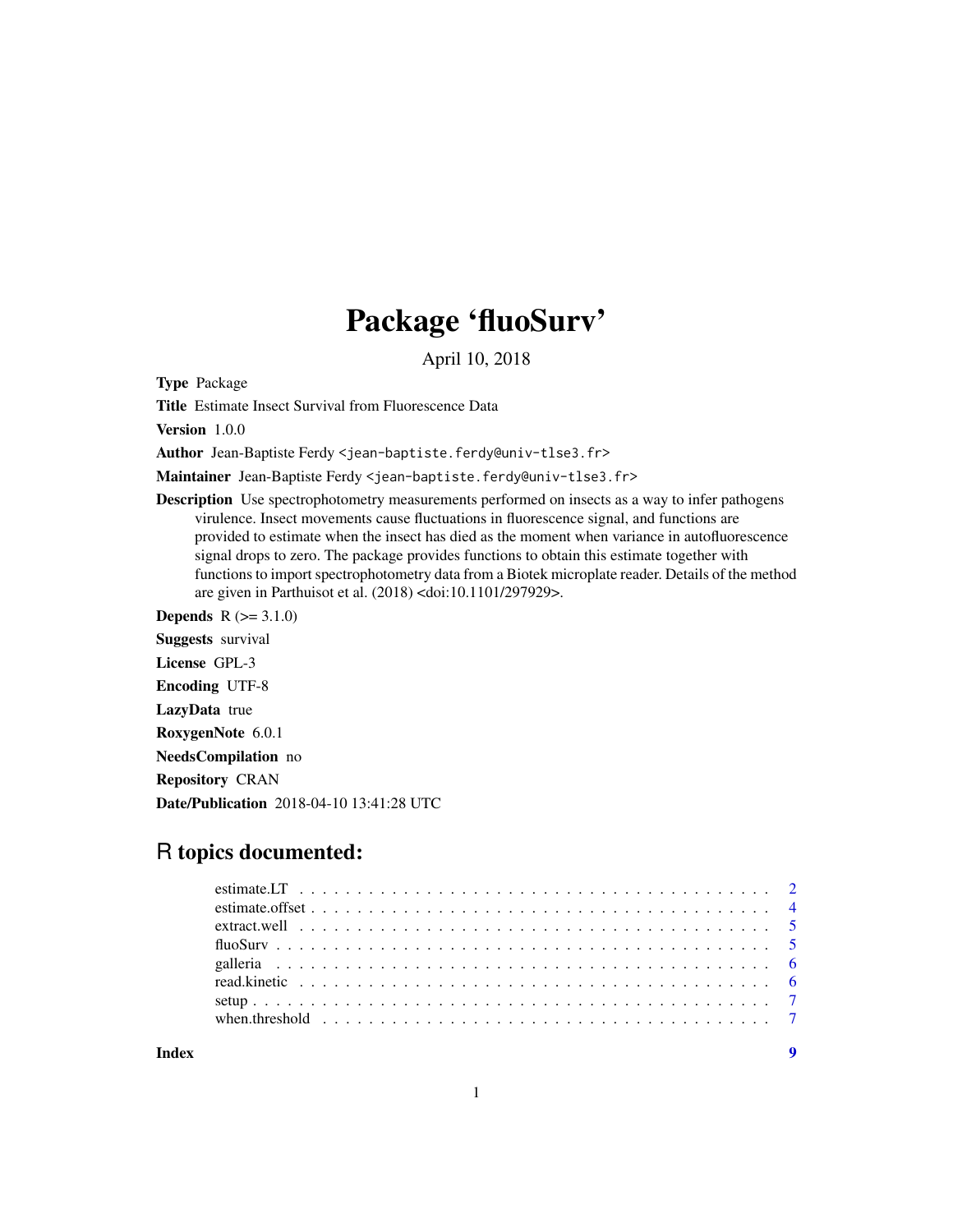<span id="page-1-1"></span><span id="page-1-0"></span>

#### Description

Estimation of time to death

#### Usage

```
estimate.LT(y, t, threshold.value = NULL, offset.dead = NULL,
 offset.alive = NULL, verbose = F, ndeps = 0.01)
```
#### Arguments

| y               | The signal to analize.                                             |
|-----------------|--------------------------------------------------------------------|
| t               | The time values                                                    |
| threshold.value |                                                                    |
|                 | Detection threshold below which signal is considered as pure noise |
| offset.dead     | Offset derived from variance in signal in dead insects             |
| offset.alive    | Offset derived from variance in signal in living insects           |
| verbose         | If true additionnal informations on computations are displayed     |
| ndeps           | Step size used in optim to estimate parameters                     |

#### Details

The model adjusted in this procedure assumes that random variance in signal drops after insect death, because insect has ceased to move. The time value at which this drop occurs can therefore be used as an estimate of lethal time. First guess of variance estimates can be provided as offset.dead (for dead insects) or offset.alive (for living insects).

#### Value

A vector with TL estimate for the given sample, corresponding log-likelihood and number of values used in the computation.

#### Examples

```
##Loading data
data("galleria")
## dataset may contain NA if microplate reader has been stoped before the programmed
## end of the experiment
d <- subset(galleria,!is.na(value))
l <- lapply(split(d,d$well),extract.well)
data(setup)
setup <- setup[match(setup$well,names(l)),]
```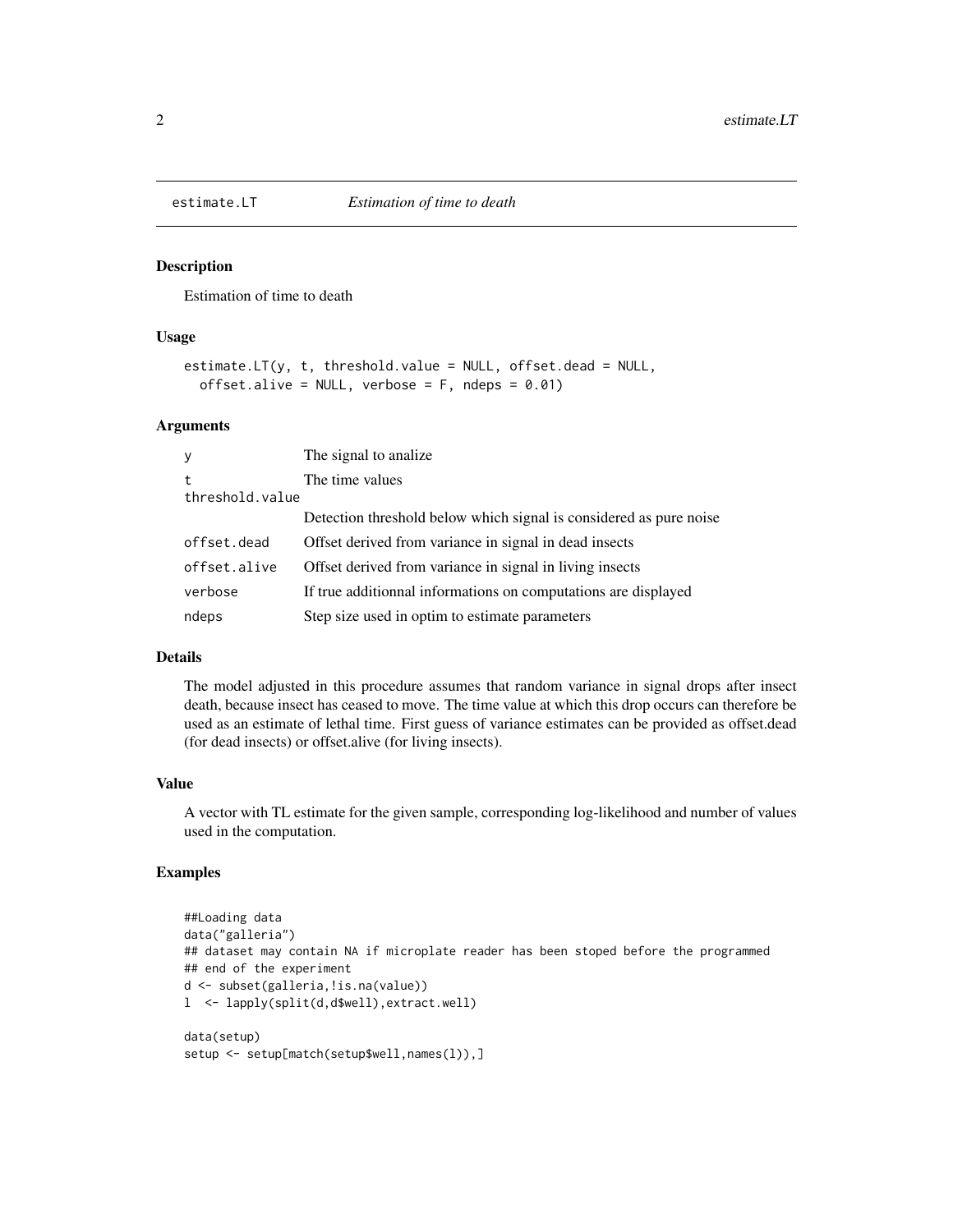```
## Computes rough estimates of variance in autofluorescence signal for dead and living insects
## These values serve as initial guess to fit the model.
offset.alive <- estimate.offset(l,"1_330_405",min.t=1,max.t=5)
    # all insects are assumed to be alive during the
    # first five hours that follow injection
offset.dead <- estimate.offset(l[which(setup$dead==1)],"1_330_405",min.t=72-5)
    # insects that were dead at the end of the experiment are
    # assumed to have died earlier than 5 hours before then
    # end of the experiment
## LT estimation or for a single well
## Check out well D9, to see what happens when an insect stayed alive.
well <- "A3"
plot(log(value_1_485_535,10)~t_1_485_535,type="l",col="green",ylim=c(2,5),data=l[[well]])
points(log(value_1_330_405,10)~t_1_330_405,type="l",col="gray",data=l[[well]])
    # Rough estimate obtained using no offsets
est1 <- with(l[[well]], estimate.LT(value_1_330_405,t_1_330_405,threshold.value=3))
abline(v=est1[["LT"]],lty=2,col="red")
    # Much better estimate obtained using offset for dead insects
est2 <- with(l[[well]], estimate.LT(value_1_330_405,t_1_330_405,
                                         offset.dead = offset.dead,threshold.value=3))
abline(v=est2["LT"],lty=3,col="red")
    # Using offset.alive does not change anything to the estimate for well A3
   # It may help for insect that have a larger variance in signal than others even after death
est3 <- with(l[[well]], estimate.LT(value_1_330_405,t_1_330_405,
                                         offset.dead = offset.dead,
                                         offset.alive = offset.alive,threshold.value=3))
abline(v=est3["LT"],col="red")
    # Detection of significant GFP fluorescence (i.e. log fluorescence exceed
    # by 5% the maximum value observed during the first five hours)
with(1[[[well]],abline('=when.threshold(t_1_485_535,log('value_1_485_535,10)].threshold=0.1),col="green"))
##LT estimation for all wells
if(FALSE) { #example takes time! Set to TRUE if you want to run it
   res <- sapply(l,function(x) estimate.LT(x$value_1_330_405,x$t_1_330_405,
                                              threshold.value=2,offset.dead=offset.dead,
                                               offset.alive=offset.alive))
 res <- as.data.frame(t(res))
##Adds LT estimates to the experimental setup data.frame
  setup <- cbind(setup,res[match(setup$well,rownames(res)),])
## Time of injection is added to LT, so that LT really corresponds to time post injection
 time <- with(setup,strptime(as.character(time_injection),format="%H:%M:%S"))
 time <- as.numeric((max(time)-time)/(60^2))
 setup$LT <- setup$LT+time
## Survival curves by dilution of bacterial culture injected
```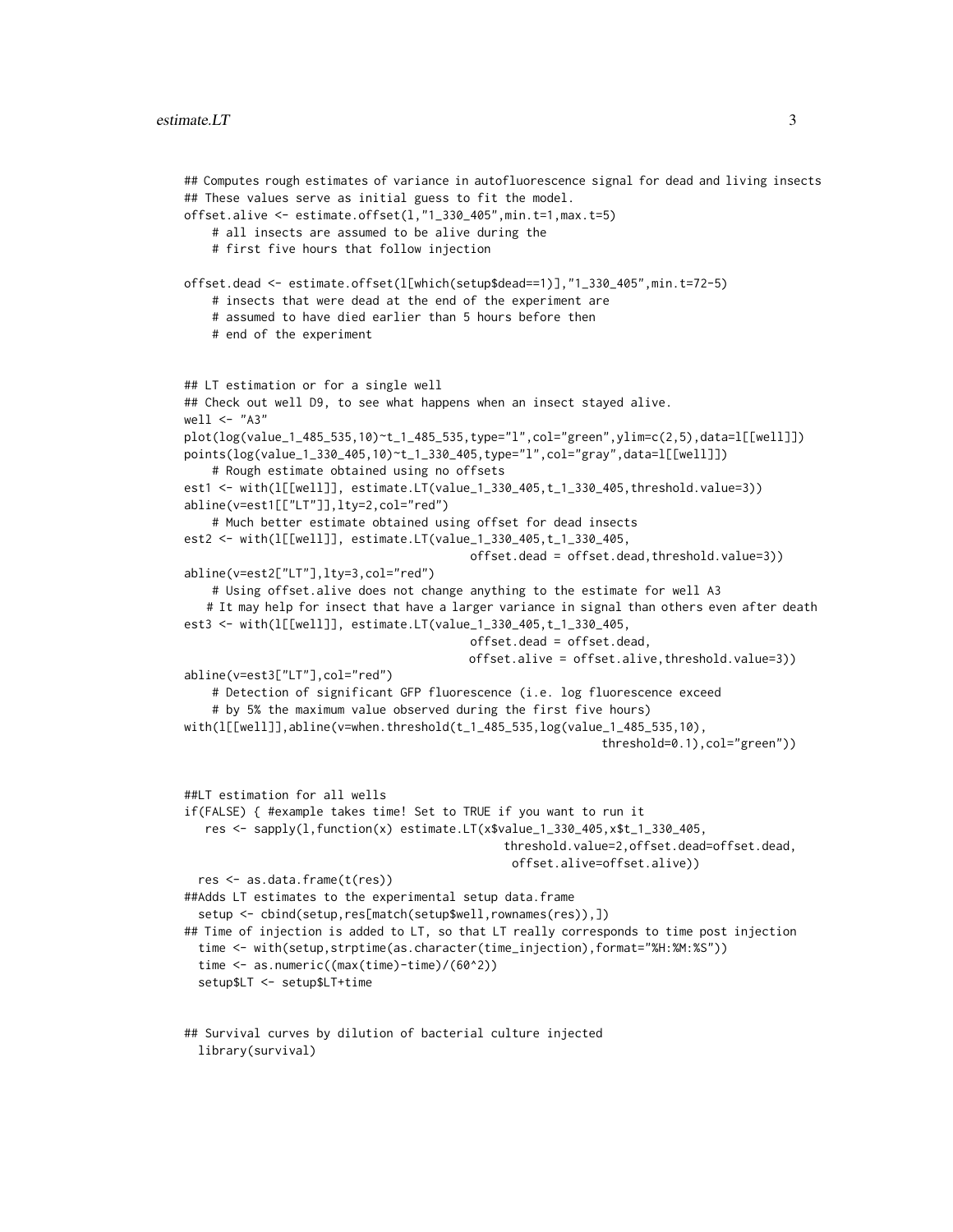```
plot(survfit(Surv(LT,dead)~dilution,data=setup),
     lwd=c(3:1,1),lty=c(1,1,1,2),
     xlab="hours post injection",ylab="proportion of surviving insects")
 abline(h=0.5,col="red")
 legend("topright",lwd=c(1,3:1),lty=c(2,1,1,1),legend=c("LB",10^(3:1)))
## When does scepticemia start?
 res \leq sapply(1, function(x) when.threshold(x$t_1_485_535,log(x$value_1_485_535,10),
                                                                    threshold=0.1))
 setup$T_gfp <- res[match(setup$well,names(res))]
 setup$T_gfp <- setup$T_gfp + time
## Relation between time of death and moment when scepticemia is detected.
## Only points where scepticemia has been detected are represented here.
 plot(LT~T_gfp,data=setup,col=ifelse(dead,1,2),pch=as.numeric(dilution))
 abline(0,1)
 with(setup,legend("topleft",legend=levels(dilution),pch=1:4))
 # Most insects have died after scepticemia has started.
 }
```
estimate.offset *Estimate variance in signal*

#### Description

Estimate variance in signal

#### Usage

```
estimate.offset(1, var, min.t = NULL, max.t = NULL)
```
#### **Arguments**

|       | A list object with each element being measurement for a sample                             |
|-------|--------------------------------------------------------------------------------------------|
| var   | A character string corresponding to the name of the signal used to estimate lethal<br>time |
| min.t | The time after which signal will be used to compute offset                                 |
| max.t | The time before which signal will be used to compute offset                                |

#### Value

A value that can be used as an offset in estimate.LT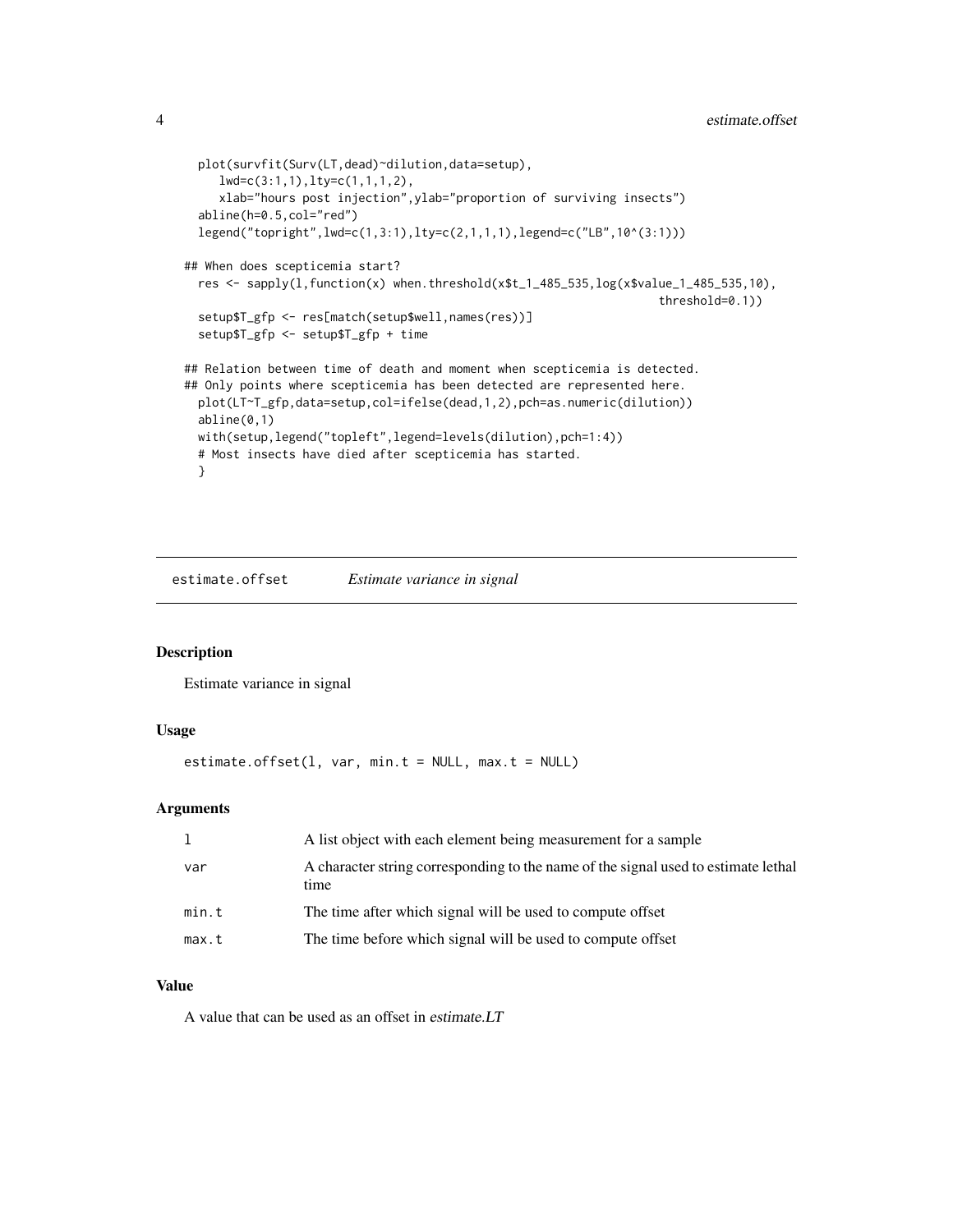<span id="page-4-0"></span>

#### Description

Extract data for a single well

#### Usage

extract.well(data)

#### Arguments

data A data.frame containing fluorescence measurements for the 96 wells of a plate and several time values. See read.kinetics for a way to obtain such a data. frame from data files produced by a Biotech plate-reader.

#### Details

The number of measurements might differ between wavelengths. In the Biotek reader used here, this can happen if fluorescence value exceeds the maximum value of 10^6. NA are then added to the data.frame.

#### Value

A data.frame

| fluoSurv |                                   |  | fluoSurv: A package for estimating insect survival data from spec- |  |  |  |
|----------|-----------------------------------|--|--------------------------------------------------------------------|--|--|--|
|          | <i>trophotometry measurements</i> |  |                                                                    |  |  |  |

#### Description

The fluoSurv package provides functions to import fluorescence data as exported from a BioTek microplate reader and functions to estimate insect survival from these fluorescence data.

#### The function to import data

[read.kinetic](#page-5-1)

#### The function to estimate survival

[estimate.LT](#page-1-1)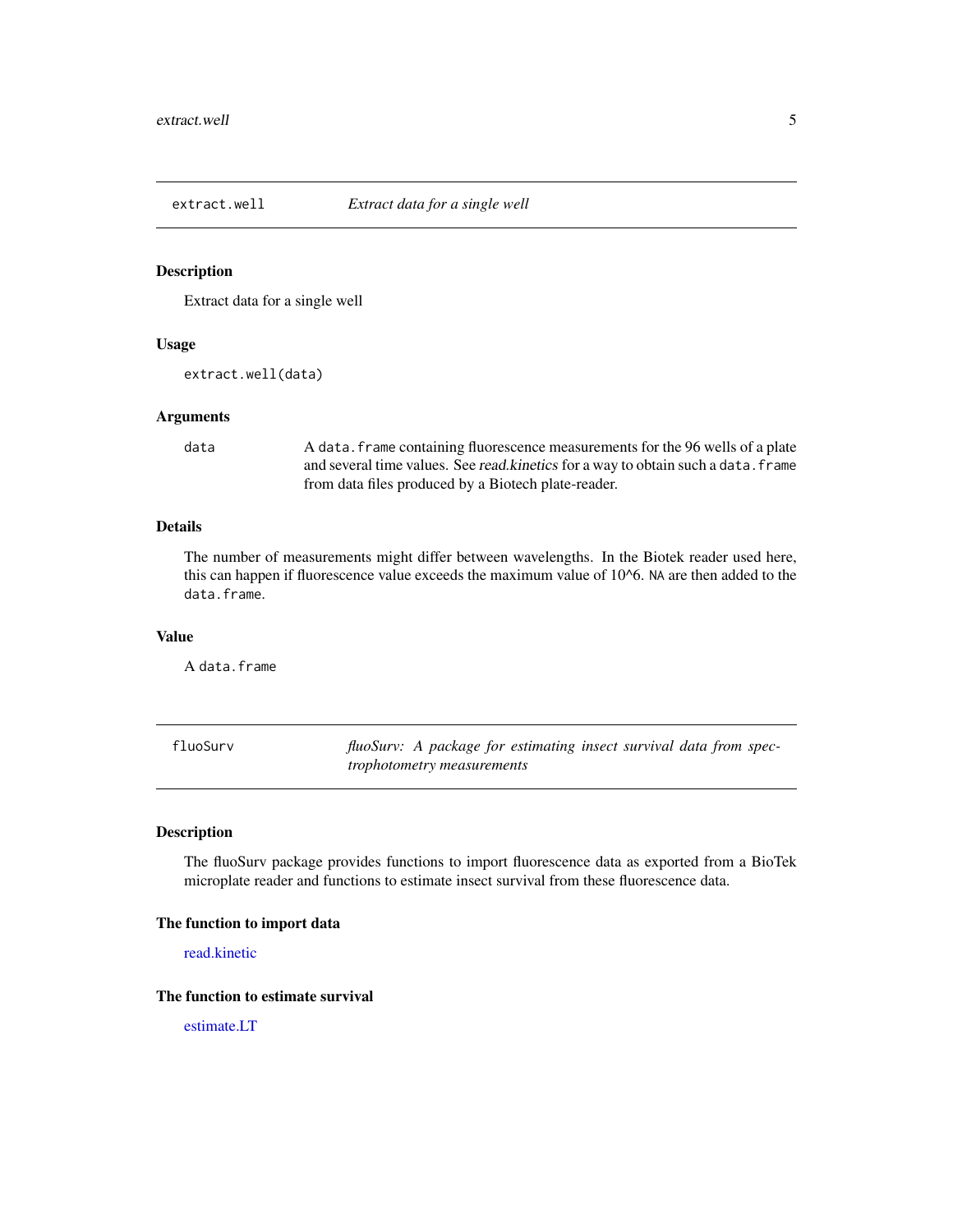#### Description

A dataset containing fluoresence measurements produced by a BioTek microplate reader. Measurements are taken from 96 larvae of *Galleria mellonella* which have been injected with a culture of the bacterium *Xenorhabdus nematophila*.

#### Format

A data frame with 382944 rows and 8 variables:

well Well name.

value Intensity measurement.

t Time.

num Is the insect dead at the end of the experiment?

- read Read number, usually 1. This number will be greater than one when a combination of excitation and emission wavelengths is measured several times, with different gains.
- exc Excitation wavelength.
- em Emission wavelength.
- ID\_read ID of the read. Combines read number and wavelengths to produce a unique ID for each set of fluorescence measurement. For example, if GFP fluoerscence has been measured with two different gains, the two measurements will be 1\_485\_535 and 2\_485\_535.

<span id="page-5-1"></span>read.kinetic *Reads a kinetic file, as produced by a Biotek plate reader.*

#### **Description**

Reads a kinetic file, as produced by a Biotek plate reader.

#### Usage

```
read.kinetic(name, path = NULL, readTime = TRUE, saveData = TRUE)
```
#### **Arguments**

| name     | The name of the file to be read            |
|----------|--------------------------------------------|
| path     | The path where the file is to be found     |
| readTime | Should time data be read?                  |
| saveData | Should the resulting data. frame be saved? |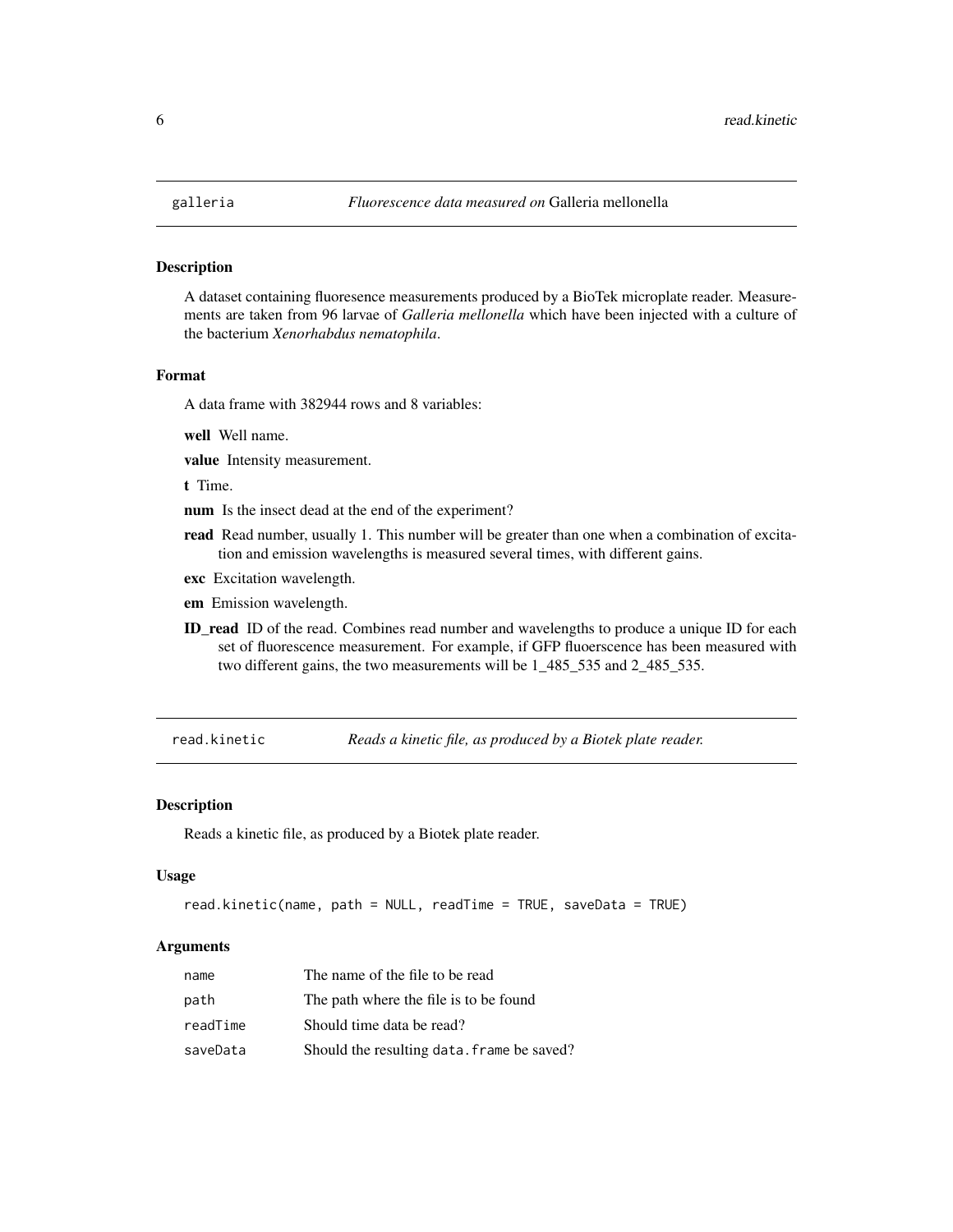#### <span id="page-6-0"></span>setup 7 and 3 and 3 and 3 and 3 and 3 and 3 and 3 and 3 and 3 and 3 and 3 and 3 and 3 and 3 and 3 and 3 and 3 and 3 and 3 and 3 and 3 and 3 and 3 and 3 and 3 and 3 and 3 and 3 and 3 and 3 and 3 and 3 and 3 and 3 and 3 and

#### Value

Returns a data.frame if saveData is set to FALSE. If saveData is set to TRUE, the data.frame is saved and the file name is returned.

#### Examples

```
## reads data. Warning: files are large, and this operation takes time!
d <- read.kinetic("kinetics_xenorhabdus_galleria.txt",
                     path=system.file('extdata', package = 'fluoSurv'),
                     saveData=FALSE)
str(d)
```
## saveData should rather be set to TRUE so that converted data are saved ## in a csv file and can be re-used later on.

setup *An injection experimental setup*

#### Description

A dataset containing the description of an experimental setup where 96 larvae of *Galleria mellonella* have been injected with a culture of the bacterium *Xenorhabdus nematophila*.

#### Format

A data frame with 96 rows and 4 variables:

well Well name.

dilution Dilution factor (log-transformed) of the injected culture. 1 therefore means 10 fold dilution, while LB corresponds to negative control where insects have been injected with sterile LB culture medium.

time\_injection Time of the injection.

dead Is the insect dead at the end of the experiment?

when.threshold *Computes when fluorescence exceeds a given threshold value*

#### Description

Computes when fluorescence exceeds a given threshold value

#### Usage

```
when.threshold(t, x, min.t = 5, threshold = 0.1, n = 50)
```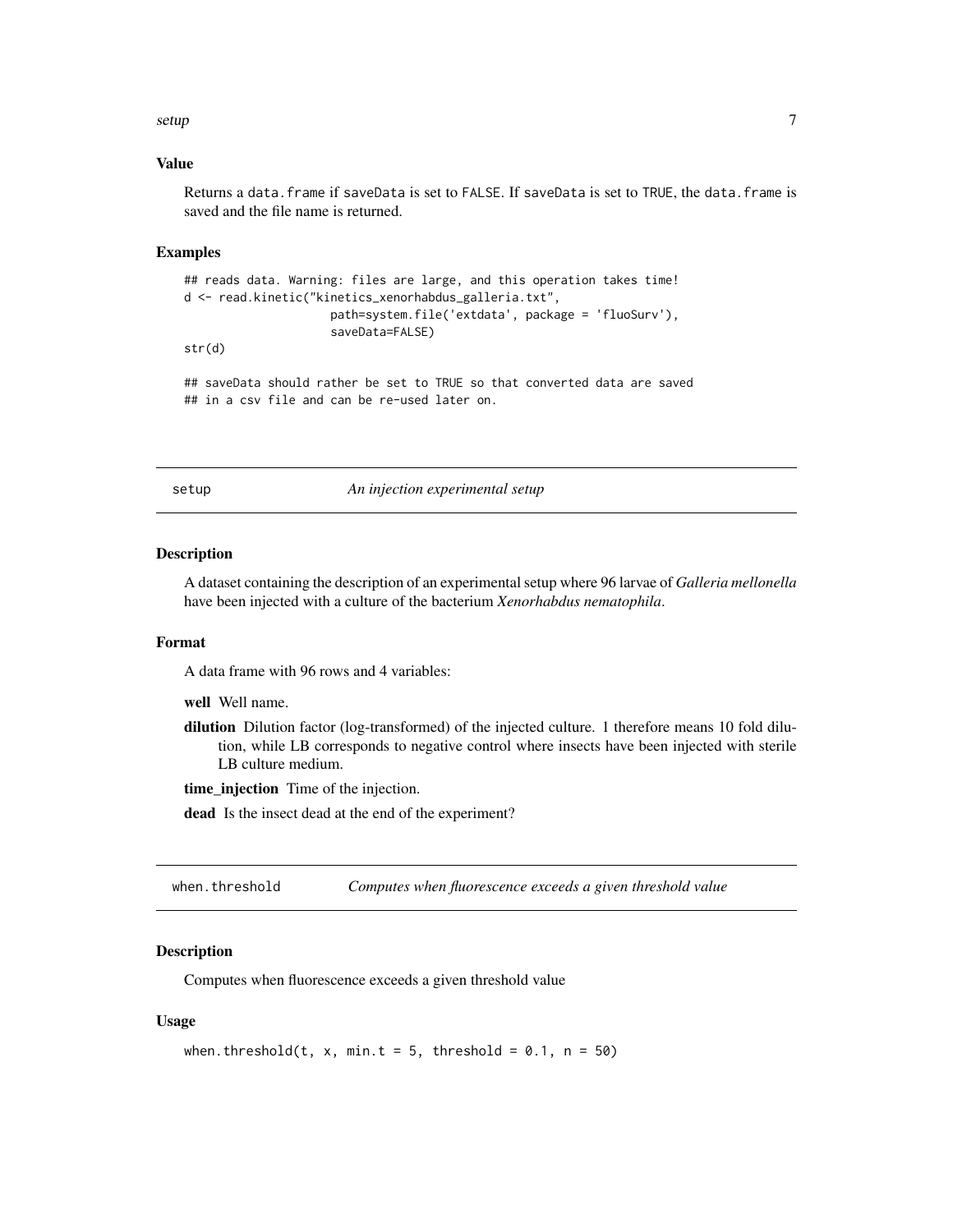#### Arguments

| t         | The time value                                                                              |
|-----------|---------------------------------------------------------------------------------------------|
| X         | The fluorescence value                                                                      |
| min.t     | The time value after which threshold value is searched                                      |
| threshold | Threshold value, as a proportion above the maximum intensity value observed<br>before min.t |
| n         | Width of the moving average window used to smooth signal                                    |

#### Examples

```
data(galleria)
d <- subset(galleria,!is.na(value))
l <- lapply(split(d,d$well),extract.well) #complete kinetics for each well
with(l[["A3"]],plot(t_2_485_535,log(value_2_485_535,10),type="l"))
```
with(l[["A3"]],abline(v=when.threshold(t\_2\_485\_535,value\_2\_485\_535)))